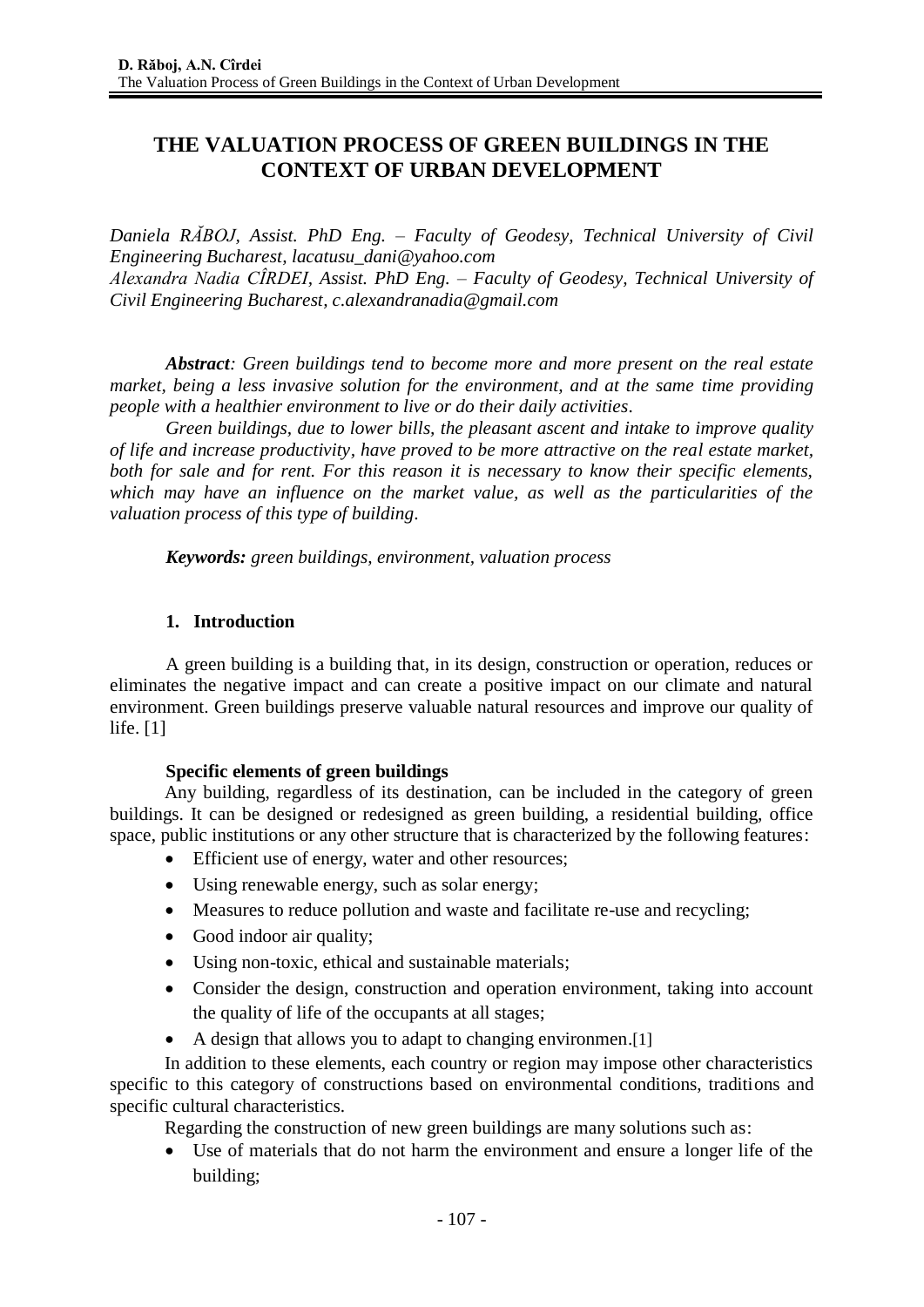- Consider the elasticity of components in the design and construction of the infrastructure and construction itself to ensure a safe space for people in the context of alarming increase in natural disasters;
- Flexibility in space planning and planning of the buildings, which involves the design of multi-functional building spaces;
- Solutions to ensure the health and well-being of the occupants of the building, and in this regard, biological materials for construction and fitting out, as well as solutions for ensuring clean air in the interior;
- New standards and certifications have been but in place and are being reviewed on a regular basis to ensure a healty and safe living environment for people who integrate into the environment without harming them.

As far as old buildings are concerned, there are solutions for them to be converted into green building, and in this respect the following measures are envisaged:

- Reducing energy consumption and using alternative energy solutions to ensure energy needs;
- Protecting water resources by managing drinking water and waste water reuse solutions;
- Reducing the amount of waste by using a much more managed quality of more durable materials and implementing waste reuse solutions resulting from demolition;
- Ensure a healthy and enjoyable environment through better ventilation solutions by avoiding the use of harmful chemicals and materials by providing natural light in as many and longer spaces as possible by soundproofing solutions, and thermal;
- The contribution made by each person to provide green spaces for relaxation, aesthetics and as a solution to reduce pollution.

#### **2. The current national and international situation with regards to green buildings**

If in the past the green buildings were associated with very high costs for their realization, making them practically a whim of luxury customers, now opening up to them becomes more and more pronounced being increasingly seen as an integral part of the future, from the sustainable development plans of cities.

At national level, Romania is a country in the beginning as far as green buildings and their construction are concerned, but important stepts have been taken to promote modern methods in energy-saving architectures that ensure the environment and user comfort at the individual and collective level. There are currently a significant number of buildings that hold green building certificates, making Romania a regional leader from this point of view.

Recently built office buildings and commercial spaces are mostly certified by LEED and BREEAM international standards, but residential buildings complying with the standards of green buildings are being built in a very small proportion. Of the total of about 200 green buildings in Romania, only 21 are residential buildings, totaling 6000 units of real estate. The first green residential project was completed in 2012 and the company that implemented it continues its activity in Cluj-Napoca. In Bucharest, the first certified green buildings was built in 2014 and the developer replicated the first 4 green houses for another 56 units and aims to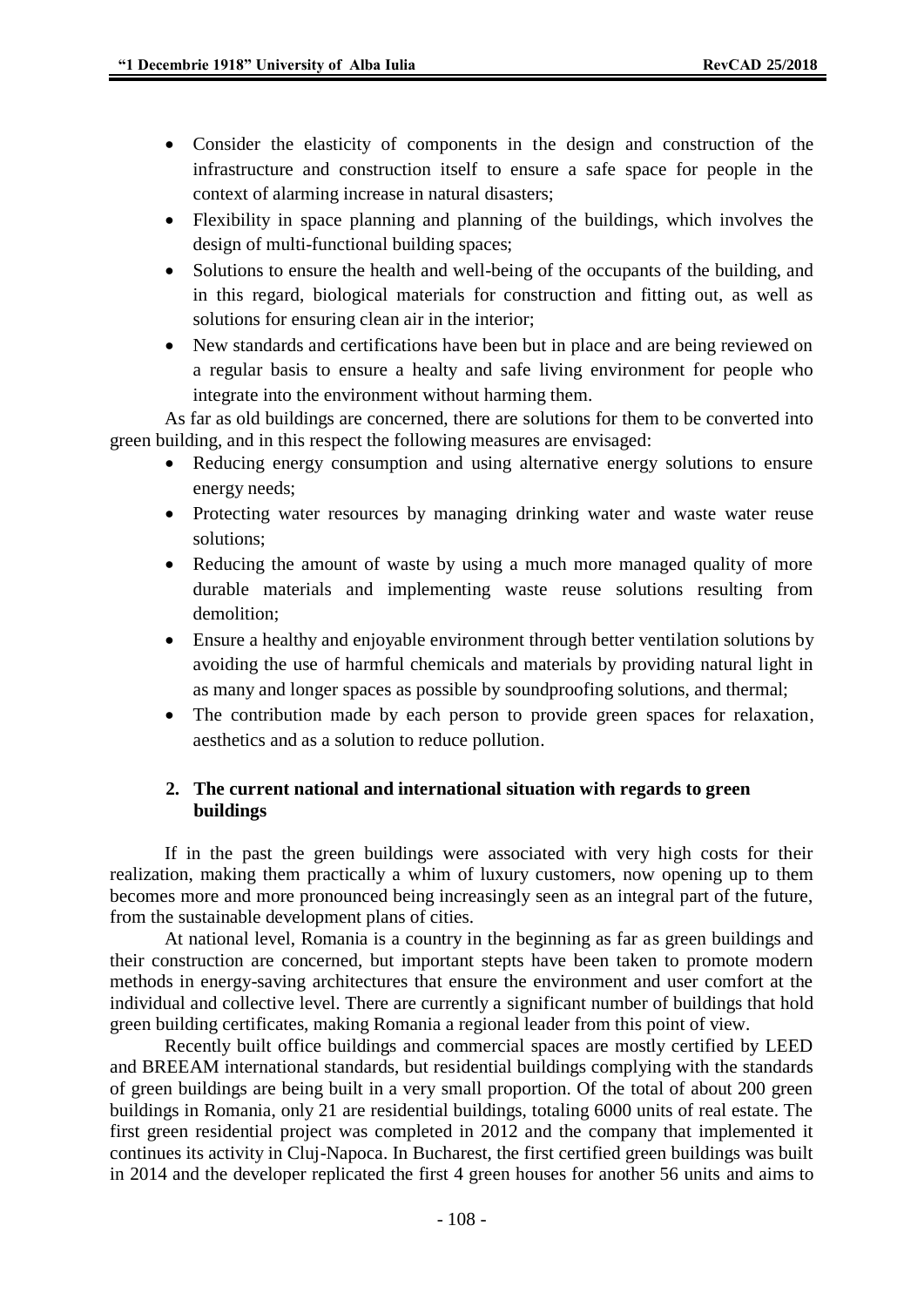build the first green community in Romania by building a complex of 400 green houses. Since European Union regulations provide the constructions of green houses only since 2020, Romania will align with these regulations and expect an improvement in the residential real estate market on this segment, with financial support from local administrations already in Cluj-Napoca, Timișoara, Dej and Iași for those who build green buildings. No such projects have been done for public buildings.

At European level, there are several cities that are aware of the importance of implementing measures that are reflected in the quality of people's lives and have adopted urban plans that envisage the development of sustainable buildings. This category includes the cities of Copenhagen, Stockholm, Oslo, Frankfurt, Amsterdam, London, Paris. Copenhagen aims to become the first city without carbon dioxide in 2025 and that's why buildings in this city are built so their energy consumption is very close to zero.

At international level, the United States, Canada and China are remarkable for the large number of green buildings. In February 2018 in the USA over 65000 LEED certificates were issued, of which approximately 35% are office space and only 5% residential destination [7].

Current internationally recognized energy performance certifications are the LEED (Leaderhip in Energy and Enviromental Design) Green Building Certification System, designed in 1998 in the USA, to be the most widely used. Buildings receive the LEED certificate, depending on their performance and credits, there are various grades such as Platinum, Gold, Silver or Certificates. In Romania, an example of a certified building LEED Gold was the Nokia factory in Cluj.

European certificates Building Research Establishment Environmental Assessment Method (BREEAM) are a widely used assessment method for certifying green buildings. The assesment certificate is issued by an authorized organization, through trained evaluators, within the United Kingdom Accreditation Service (UKAS).

DGNB (Deutche Gutesiegel Nachhaltiges Bauen) certificates were set up in 2009 and developed by the German Board of Sustainable Constructions (DGNB) in partenership with the Ministry of Urban Transport, Construction and Urban Design (BMVBS). The certification of buildings is similar to LEED certification, meaning that depending on the obtained score, there are varying degrees of bronze, silver or gold.

Another example of certificates are those in Australia, GREEN STAR, launched in 2003 by the Green Building Council. Certificates are rated with 9 green star categories (management, indoor environment quality, energy, transport, water, materials, land use and ecology, emissions, innovation).

MINERGIE certificates were launched on the market in 1998, in Switzerland, and Minergie – P standards ( Minergie – ECO și Minergie – PECO) were set up over the years, for buildings with very low heat consumption.

HQE (Haute Quaite Environnementale) certificates are a standard used in France. Sustainable development is the principle underpinning the development of green buildings. ASSOHQE (Association Pour la Haute Qualité Environnementale) is in charge of evaluating projects for certification.

#### **Legislative framework at national level**

In 2011, the European Commision presented the "Energy Perspective 2050", a document that aims to increase energy efficently by reducing greenhouse gas emission by up to 80%, the deadline being 2050.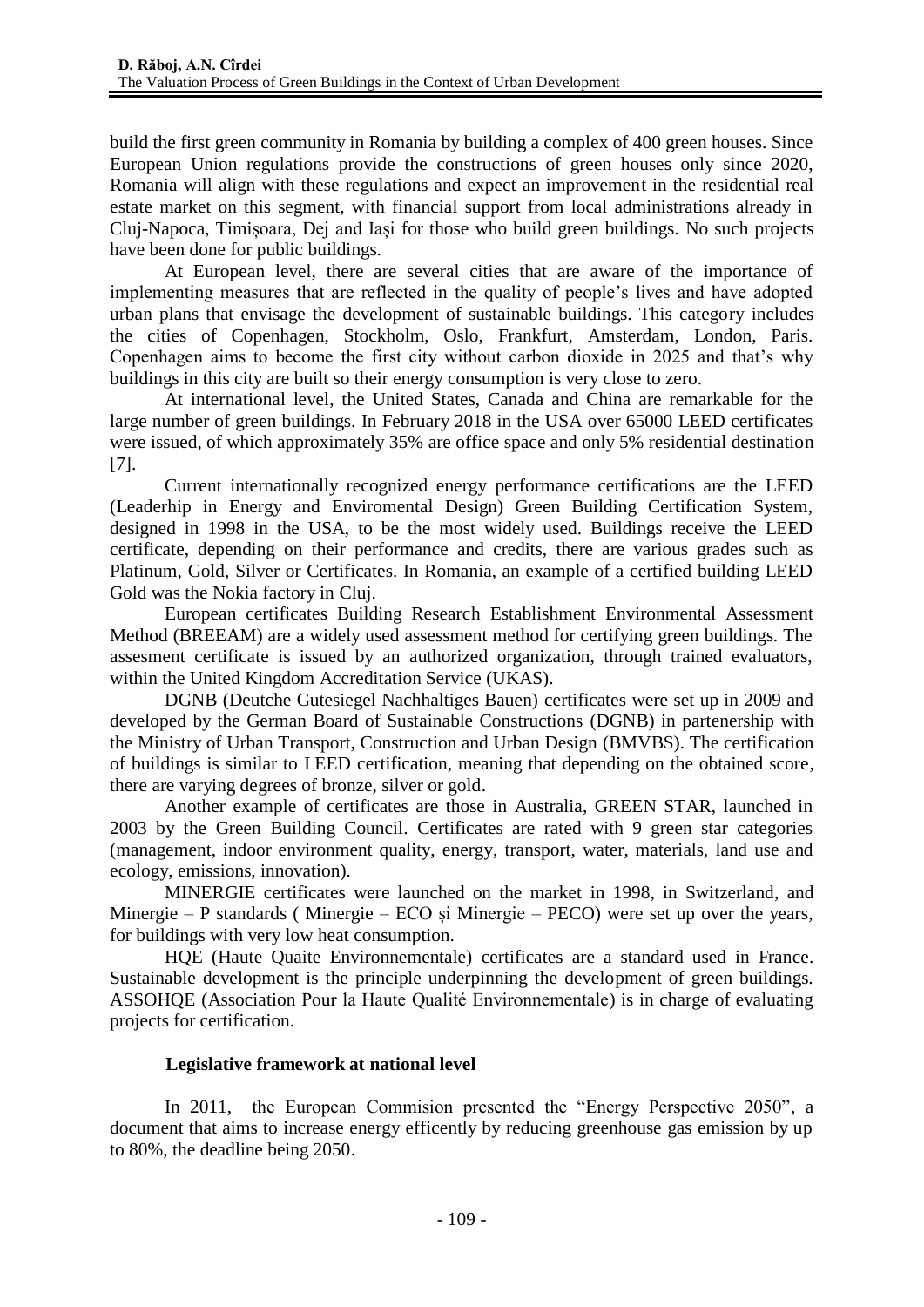The main directives where energy efficiency is regulated are: Directive no.2012/27/EU on energy efficiency, Directive no. 2009/28/EU on the promotion of the use of energy from renewable sources and Directive no. 2010/31/EU on the energy performance of buildings.

The obligation of each EU Member State is to set one or more national targets for the energy performance of buildings. The completion of these objectives is based on the establishment of medium and long-term strategies for redirecting investments for the renovation of the national fund for residential and commercial buildings in the public and private spheres.

According to Art. 4 of Directive 2010/31/EU each Member State shall, through public administrations, renovate annually 3% of the total area of buildings in order to meet the minimum energy performance requirements.

Romania promotes energy performance through mandatory quota systems based on green certificates and current laws, directives and orders:

• Law no. 372/2005 on the energy performance of buildings

- republished in the Official Gazette no. 451/23.07.2013, following the last amendment brought by Law no. 159/2013, which entered into force on 19.07.2013;

- Order no. 157/2007 updated on 30.08.2011 for the approval of the technical refulation "Methodology for calculating the energy performance of buildings";

- Order no. 691/1459/288/2007 – Methodogical norms on the energy performance of buildings;

- Order no. 1590/2012 which modifies Part 3 of Norm C 107/2005 (Normativ C 107/3) concerning the thermo-tehnical calculation of building elements of constructions, namely: calculation of thermal energy performance of building elements of constructions;

• Directive 2010/31/EU on the energy performance of buildings, consisting of:

– Commission Delegated Regulation (EU) no. 244/2012 from 16.01.2012 supplementing the Directive no. 2010/31/EU of the European Parliament and the Council on the energy performance of buildings by establishing a comparative methodological framework for the calculation of cost-optimal levels of requirements minimum energy performance of buildings and their elements;

– Regulation Enforcement Guide no. 244/2012;

- Government Emergency Ordinance no. 18/2009 on increasing the energy performance of housing blocks; modified by Government Emergency Ordinance no. 63/2012 (in force as of 27.11. 2012);
- Order no. 163/2009 for the approval of the methodolical norms for the application of Government Emergency Ordinance no. 18/2009; deadline for updating these implementing rules - 27.11.2012,according to art. VII of Government Emergency Ordinance no.63/2012;
- Order no. 69/2010 thermal rehabilitation of dwelling buildings financed by subsidized interest bank loans;
- Order of the Government Decision no. 736/2010 approving the methodological norms for the application of Government Emergency Ordinance no. 69/2010;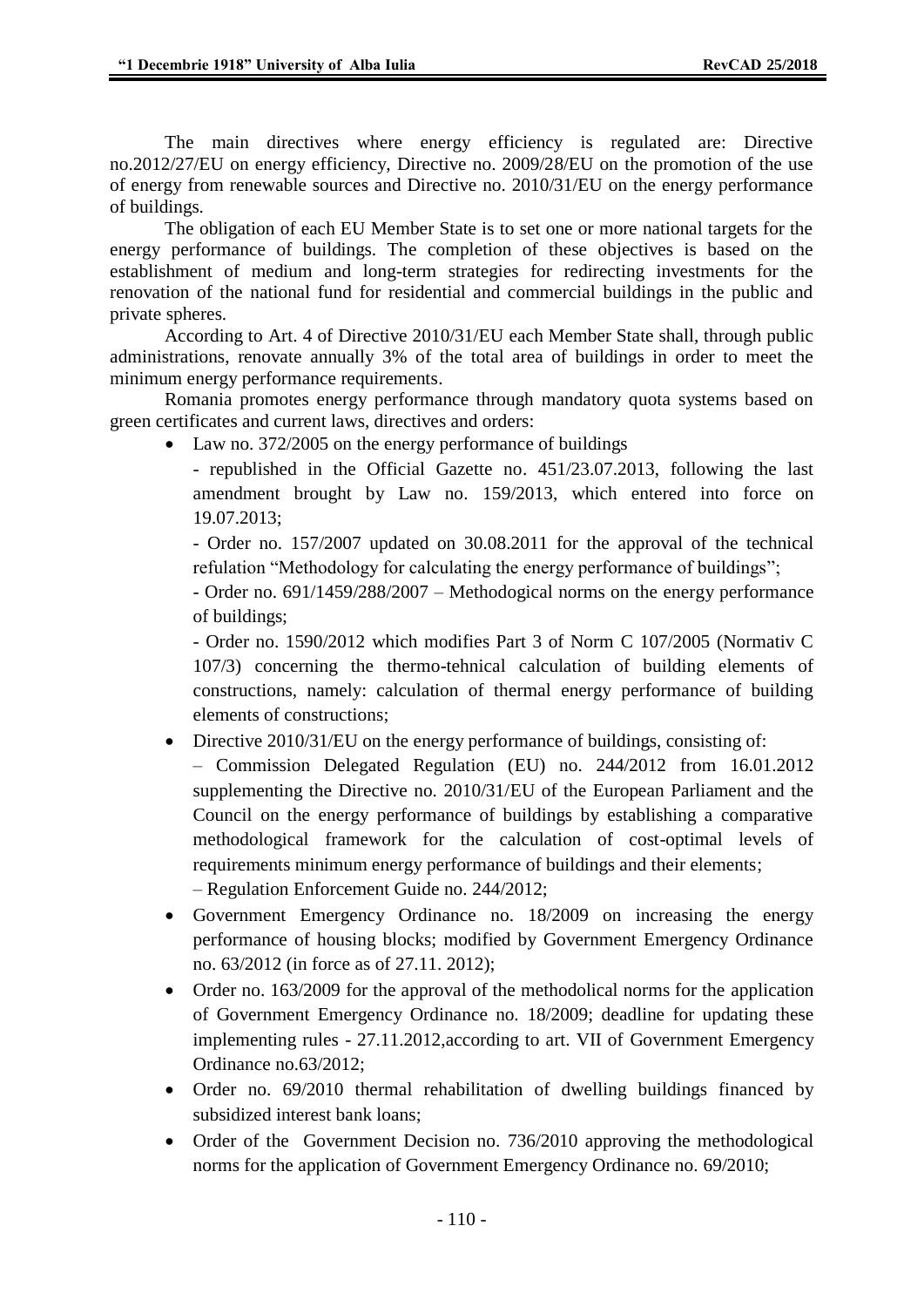- Order no. 1937/2010 approving the framework model of the Convection on the payment of subsidized interest;
- Order no. 2179/2010 approving the various Convections required for the implementetion of Government Emergency Ordinance no. 69/2010. [2]

### **3. The importance of green buildings for smart cities and sustainable urban development**

The emergence of negative climate change has led to adoption of environmental protection measures, and studies that have highlighted the effect of pollution on human health have led to the adoption of measures to reduce pollution in order to protect them.

In this context, the green building concept is in suport of both goals, reducing pollution, fitting well into natural environment and providing people with a pleasant environment with health benefits over the long term.

Sustainable urban development implies a form of economic growth that also meets the current needs of urban society on short, medium and long term, which takes into account future generations and does not endanger them in any way.

Smart cities are the future solution for sustainable urban development, capable of providing solutions for traffic, pollution, agglomeration problems by providing intelligent operating systems for city-related facilities. If in 1900 only 13% of the world's population lived in cities, the percentage has now exceeded 50% and is expected to grow to 70% by 2050 [8], therefore it is necessary to find solutions for the management of agglomeration, without affecting the quality of people's life. A smart city has smart buildings, smart infrastructure, education to support and develop it, and gives people mobility and a pleasant environment to work and live. In the first of the listed components green buildings fit.

#### **4. Problems encountered in the real estate market in assessing green buildings**

The definition of *green* concept is a starting point in terms of residential buildings with a high energy performance. Even if a property meets all the conditions to be considered a green building, the evaluator has the role of determining exactly the specifications that lead to such a statement. Some elements that need to be considered when conducting a Property Inspection are those proposed in Table 1. Evaluators should carefully examine each area to obtain reliable values about green buildings and make a fair contribution to building an appropriate database. At the international level, there are voices who claim that valuers develop values based on the prices reported by the market. The market is the one that determines the prices paid for this type of property. The most common problem in assessing green buildings is the dependency of the valuator on the real estate market (a lack of data means a lack of support for the contribution of green building attributes).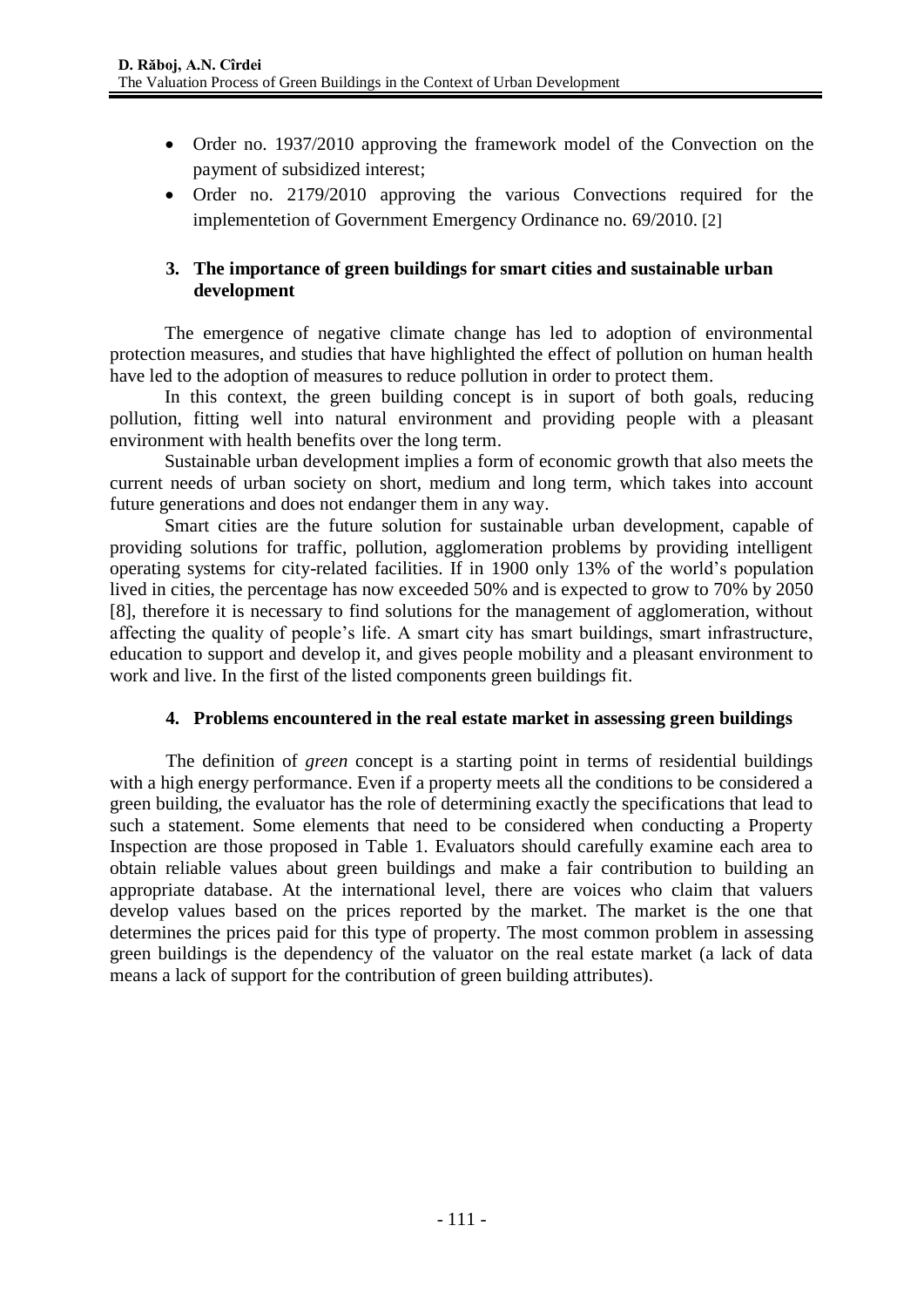| <b>Electricity efficiency</b>               | Estimated consumtion of electricty/year                         |
|---------------------------------------------|-----------------------------------------------------------------|
| <b>Insulation</b>                           |                                                                 |
| <b>Building envelope</b>                    |                                                                 |
| <b>Windows</b>                              |                                                                 |
| <b>Lighting</b>                             |                                                                 |
| <b>Appliances used to</b>                   | $\Box$ Dishwasher $\Box$ Refrigerator $\Box$ Washing machine    |
| reduce energy                               | $\Box$ Other                                                    |
| consumption                                 |                                                                 |
| <b>Energy source</b>                        | $\Box$ Propane $\Box$ Electric $\Box$ Natural Gas $\Box$ Other  |
| <b>Water heater</b>                         | $\Box$ Solar $\Box$ Heating pump $\Box$ Reel                    |
|                                             | Thermostat / Temperature controller?<br>$\Box$ No<br>$\Box$ Yes |
| <b>HVAC</b> system and                      | Auxiliary heating source?<br>$\Box$ No<br>$\Box$ Yes            |
| related equipment                           | Floor heating?<br>$\Box$ Yes<br>$\Box$ No                       |
|                                             | Electric car charger?<br>$\Box$ Yes<br>$\Box$ No                |
| <b>Quality of the indoor</b><br>environment | $\Box$ Ventilation system with heat recovery                    |
|                                             | $\Box$ Moisture monitoring device                               |
|                                             | $\Box$ Other                                                    |
|                                             | $\Box$ Water recovery system                                    |
| <b>Water efficiency</b>                     | $\Box$ Gray water reuse system                                  |
|                                             | $\Box$ Other                                                    |
| Cost of utilities/year                      |                                                                 |
| Solar photovoltaic                          |                                                                 |
| system                                      |                                                                 |
| Ownership of the system                     | $\Box$ Owner                                                    |
|                                             | $\Box$ Hired                                                    |
|                                             | $\Box$ Other                                                    |
| Specifications                              |                                                                 |
|                                             | Old ani                                                         |
|                                             |                                                                 |
|                                             | Source of energy estimation produced                            |
|                                             | Manufacutrer                                                    |
|                                             |                                                                 |

Table 1 Extract from Inspection Checklist – Specific elements of green building

The values of a property also depends on the degree granted by the certification organization, which needs to be specified in the inspection checklist (Table 2). For this purpose, the evaluator should document the specifications that certification organizations take into account when assessing buildings. One of the main problems encountered by evaluators is in the case of comparable properties where, due to the large number of certification organizations, the specifications on the basis of which the energy performance certificates are granted differ. The standardization of these technical specifications would be a simplification of the evaluation process and an appropriate approach by sellers and buyers. At present, there is no database for green buildings in Romania, which for a valuer the finding of some elements of comparison is null. Most green buildings in Romania have a commercial destination or are used as office space.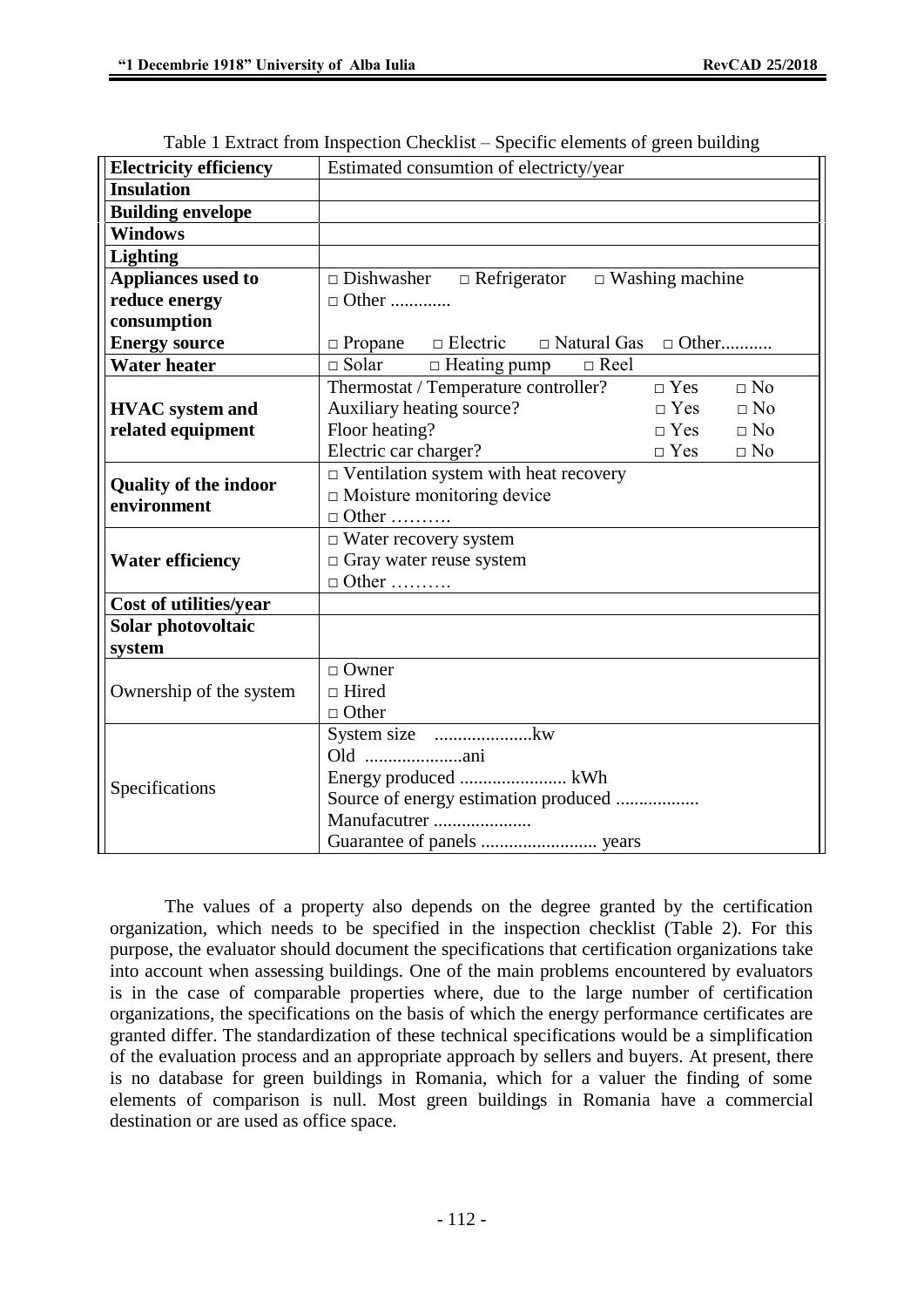|                           | USGBC LEED $\Box$ Certified $\Box$ Silver $\Box$ Gold $\Box$ Platinum |
|---------------------------|-----------------------------------------------------------------------|
|                           | <b>BREEAM</b><br>$\Box$ good $\Box$ very good $\Box$ excellent        |
|                           | $\Box$ remarkable                                                     |
| <b>Green certificates</b> | MINERGIE<br>$\Box$ Minergie - P $\Box$ Minergie – ECO                 |
|                           | $\Box$ Minergie – P-ECO                                               |
|                           | Others:                                                               |
|                           | Comments:                                                             |

Table 2 Extract from Inspection Checklist – Certification organizations and awarded degree

According to RoGBC, more than 200 buildings in Romania have green certificates, the number of green residential buildings with single family destination has increased in the past two years, this means that databases will have more than 10 years behind the development of green buildings. This problem is encountered internationally, publicly available databases are either incomplete or data is erroneous. Some examples of full, nonpublic access databases are *Home Innovation Research Labs and the US Green Building andCouncil's green rating databases, US Environmental Protection Agency and Department of Energy's databases, Residential Energy Services Network's database of houses with HERS Index ratings*. The role of the databases is to provide the assessor a basic description. The *green* concept can become deceptive for both the valuer and the buyer in terms of marketing. A possible solution would be to develop a standard set of definitions and instructions provided by a competent authority.

At present, there is no real estate market in the country for residential green homes. What solution should a valuer adopt when it does not have comparable properties in the category of green buildings? According to the Appraisal Practices Borad (APB) of the Appraisal Foundation Framework, which issued an advisory guide on the assessment of green buildings, the following points are highlighted:

- Verifying green features, features that define a green building;
- Use appropriate adjustments for market rentals analysis, interviews, secondary data, etc.;
- The recommendation in the valuation process is to take into account localization, water and electricity efficiency, indoor air quality, materials and maintenance works;
- Conducting appropriate market studies.

## **5. Conclusions**

The lack of information for evaluators will continue to be a problem in the years to come.

Builders and certification organizations for green buildings need to educate their customers about the technical characteristics of green buildings in order to understand the differences from an ordinary building. With regard to real estate agents the valuers should make them understand the difference between the market value and the price paid for a real estate.

Certification organizations should make their databases available to state institutions or rating agencies, so the evaluators would have the information they need to support their own views on the estimation of a credible value.

The international trend is to achieve environmentally friendly projects that also provide people a healthy and pleasant living and activity environment that will increase the quality of life particular for urban people, as the predictions show people's tendency to move